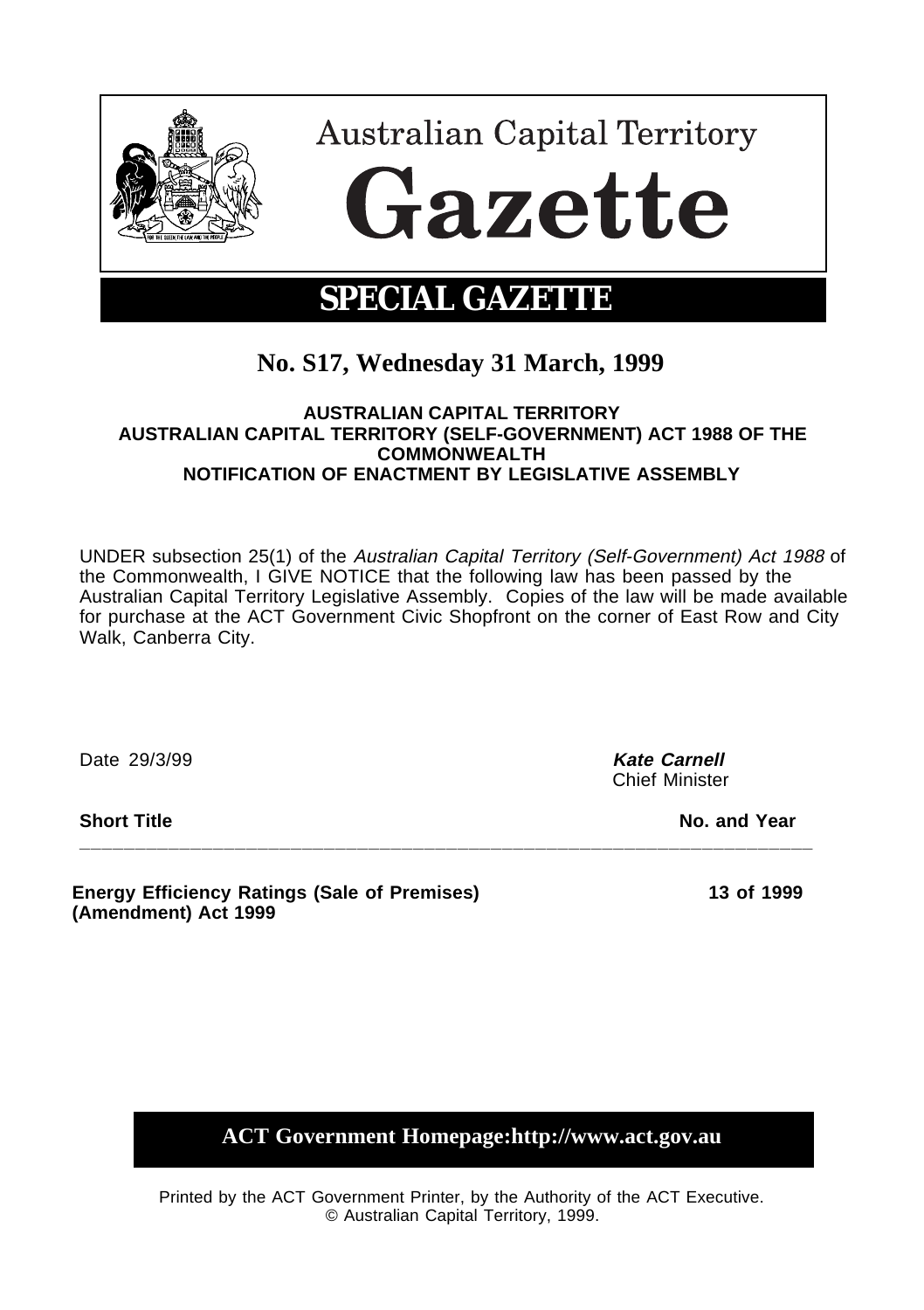## **AUSTRALIAN CAPITAL TERRITORY**

## **LAND (PLANNING AND ENVIRONMENT) ACT 1991**

## **NOTICE**

The ACT Executive, pursuant to paragraph  $26(1)(a)$  of the Land (Planning and Environment) Act 1991:

- **approved on 26 February 1999, Variation to the Territory Plan No.98 entitled Water Use and Catchment Policies; and**
- **approved on 9 March 1999, Variation to the Territory Plan No.124 entitled Charnwood Section 94 Block 1 (Former Charnwood High School Site).**

In accordance with subsection 29(1) of the Land (Planning and Environment) Act 1991 both Plan Variations were tabled before the Legislative Assembly and had not been disallowed or deemed to be disallowed as at 25 March 1999.

Now therefore pursuant to subsection 29(6) of the Land (Planning and Environment) Act 1991, I specify that the date of commencement of Variations Nos.98 and 124 to the Territory Plan will be 31 March 1999.

Copies of Variations Nos.98 and 124 to the Territory Plan:

- are available for inspection at libraries of the ACT Government Library Service at Belconnen, Civic, Dickson, Erindale, Kingston, Kippax, Tuggeranong and Woden during normal opening hours;
- are available free of charge at the Shopfront, Dame Pattie Menzies House, 16 Challis Street, Dickson during normal office hours; and
- are available for inspection on the PALM Website at **http://www.palm.act.gov.au**

Brendan Smyth

Minister for Urban Services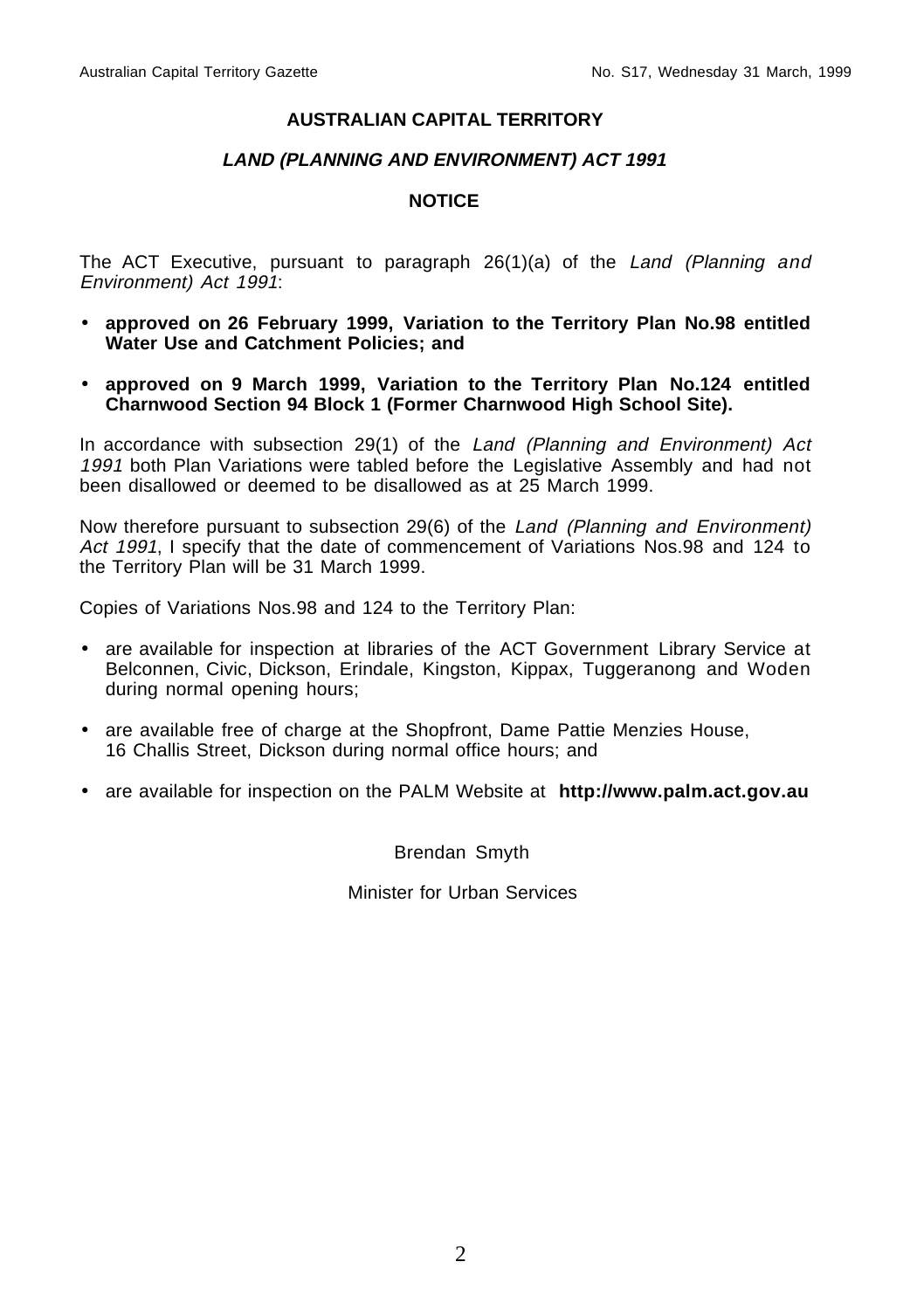## **AGENTS BOARD OF THE AUSTRALIAN CAPITAL TERRITORY**

## **DEPARTMENT OF JUSTICE AND COMMUNITY SAFETY**

### **AGENTS ACT 1968 - Unclaimed trust moneys held by licensed agents**

Pursuant to Section 57D of the **Agents Act 1968** of the Australian Capital Territory, the following statement relates to unclaimed trust moneys held by a licensed real estate agent in the Territory.

If the moneys are not paid out of the trust account in which they are held within 3 months after the date of publication of this notice, the person holding the moneys will be required to pay them to the Registrar General - Unclaimed Moneys.

Registrar of Agents Agents Board of the Australian Capital Territory

| <b>Name</b> | Address | Amountl | Agent                         |
|-------------|---------|---------|-------------------------------|
| Shields     | Jnknown | 1000.00 | Canberra North Realty Pty Ltd |
| Jnknown     | Jnknown | 616.93  | Donald Partners Pty Ltd       |